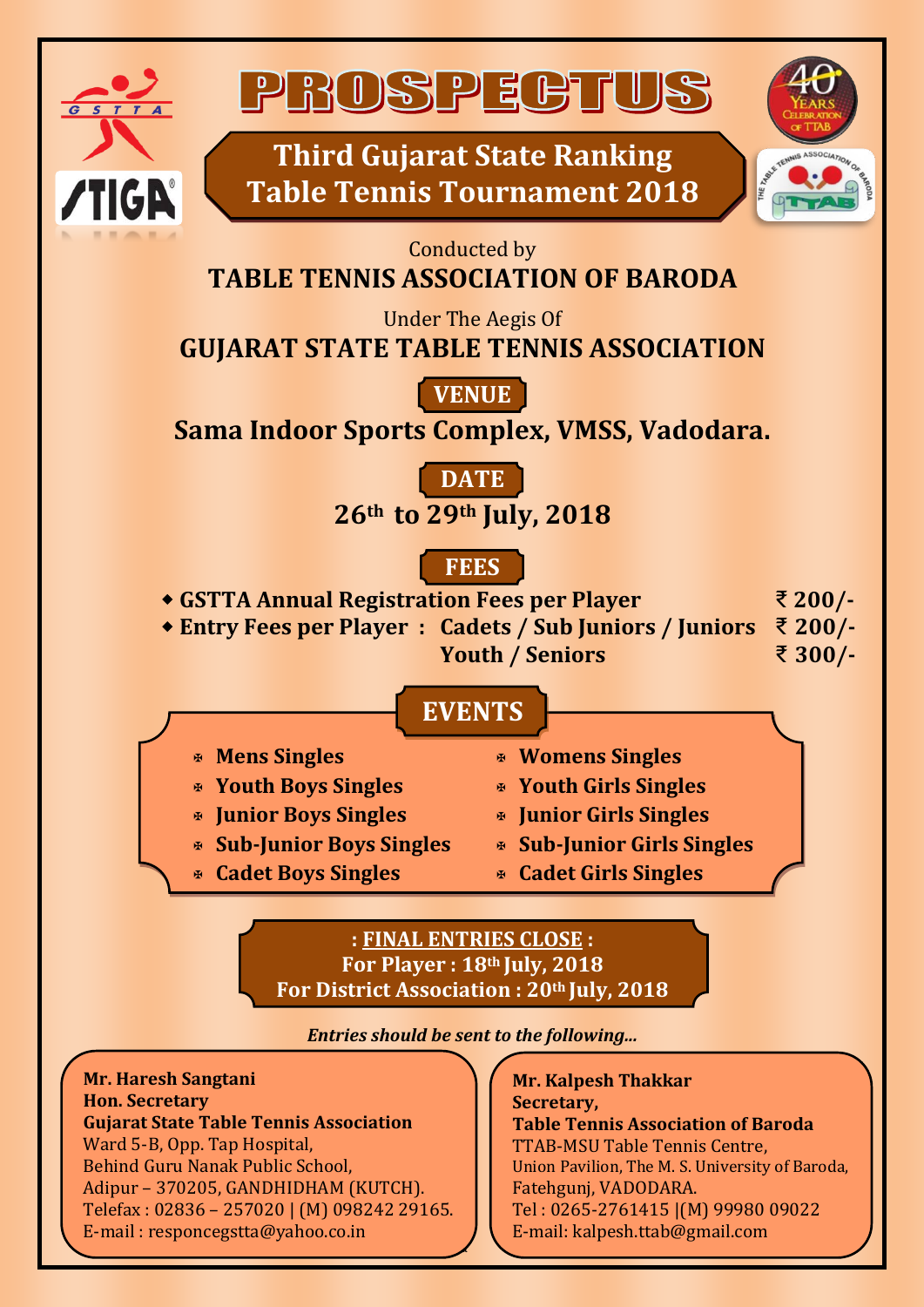## **RULES & REGULATIONS**

- 1. Only registered players of the GSTTA for the year 2018 can participate in the Tournament.
- 2. All the matches will be played in accordance with the rules and regulations for State Ranking Tournaments as adopted by GSTTA.
- 3. All the entries must be sent in entry form attached mentioning date of birth of player (without duly filled in entry form it will not be accepted). Entry fees are non-refundable. The Tournament / Technical Committee reserve the right to refuse any entry without assigning any reason.
- 4. **The Youth Boys & Girls** event shall be open only to those players who are **born on or after 01.01.1998.**

**The Junior Boys and Girls** event shall be open only to those players who are **born on or after 01.01.2001.** 

**The Sub-Junior Boys and Girls** event shall be open only to those players who are **born on or after 01.01.2004.**

**The Cadet Boys and Girls** event shall be open only to those players who are **born on or after 01.01.2007.**

- 5. For evidence of age, players should bring Original Date of Birth Certificate issued by Municipal Corporation/School so that it could be verified, if required to do so.
- 6. Tournament Committee / Technical Committee reserve the right to cancel an event as also to change the draw and timing of the matches, if required.
- 7. The regulations for alteration to the draw will be inter-alia be according to the TTFI Regulations as adopted by GSTTA.
- 8. The Tournament will be played as per the latest rules and regulations for ranking Tournament as framed by GSTTA. The decision of the Tournament / Technical Committee will be final and binding to all players.
- 9. Entries close on **18th July, 2018** for players and on **20th July, 2018** for District Association.

## **10. ITTF approved 3 Star STIGA Perform balls will be used in the Tournament.**

- 11. All official Communication/Draw shall be displayed at the venue before the start of tournament and that alone shall be the official communication in all respects. This Tournament will be treated as Ranking Tournament and Points shall be awarded as per GSTTA guidelines.
- 12. Seeding will be announced at the tournament venue through Open Draw (for Top-16 ranked players) system.
- 13. The matches will be played in two stages i.e. Stage-I Round Robin and Stage-II – Knock Out. This is only applicable if the number of entries in a particular event is more than 32. If not, then there will be Knock Out stage only.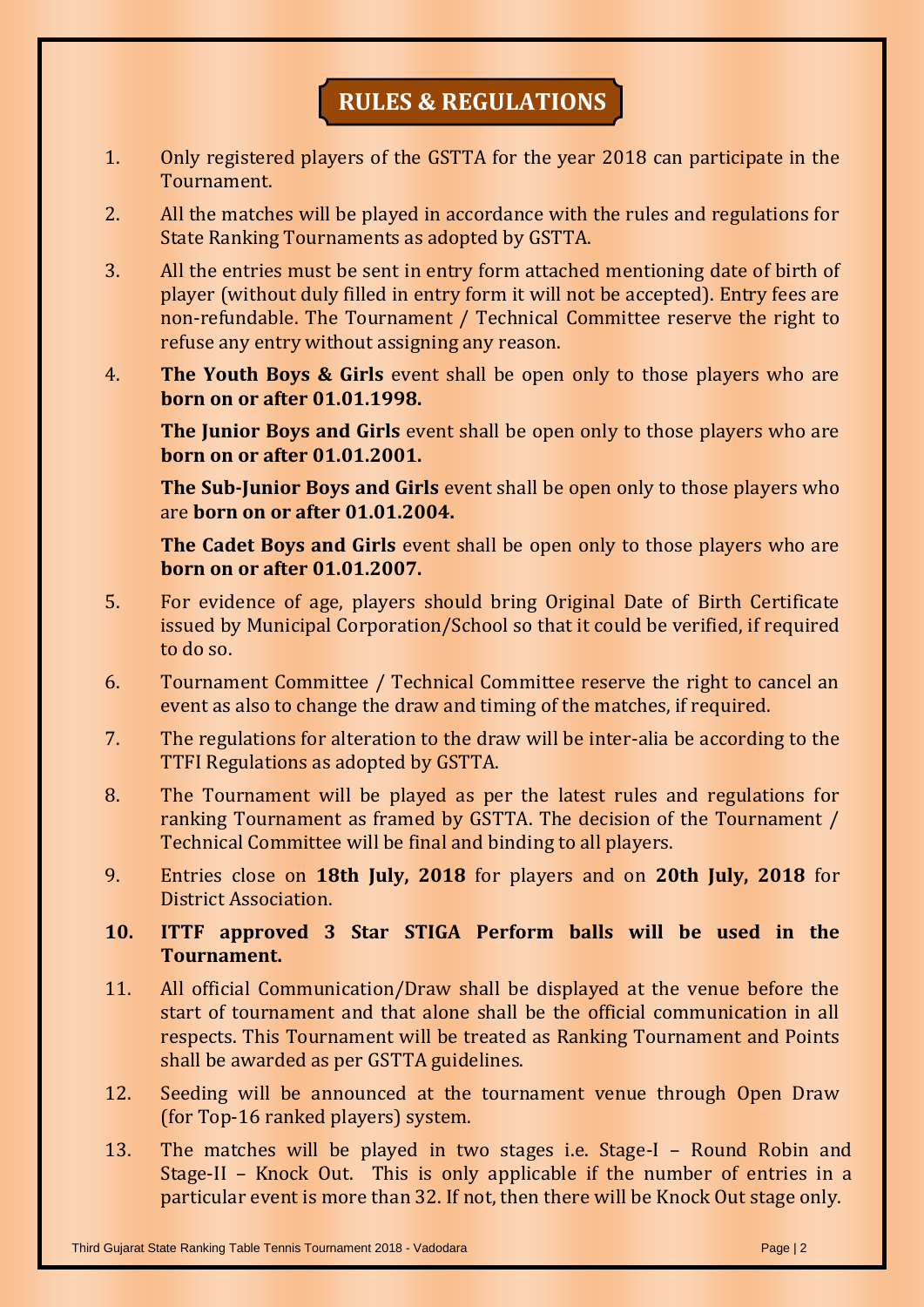- 14. The Cadet and Sub-Junior players shall be allowed to play only in one next higher event, but Top-16 Ranked Cadet/Sub-Junior player will be allowed to play in 2 next higher events. A Cadet player if he/she is ranked in Top-8 in Junior category then, he/she is eligible to play in Youth category and a Sub-Junior player if he/she is ranked in Top-8 in Youth Category then, he/she is eligible to play in Senior Category.
- 15. The **Tentative Schedule** will be as follows :

| $\bf{D}$ av-1        |           | 26 <sup>th</sup> July 09:00 am onwards | <b>Qualifying Rounds</b><br>Mens, Womens, Youth Boys & Girls    |  |  |
|----------------------|-----------|----------------------------------------|-----------------------------------------------------------------|--|--|
|                      |           | 04:30 pm onwards                       | 1st & 2nd Round - Main Draw<br>Mens, Womens, Youth Boys & Girls |  |  |
| $\bf{D}$ av-2        |           | 27 <sup>th</sup> July 10:00 am onwards | <b>Qualifying Rounds: Junior Boys</b>                           |  |  |
|                      |           | 02:00 pm onwards                       | <b>Qualifying Rounds: Junior Girls</b>                          |  |  |
|                      |           | 03:30 pm onwards                       | <b>Final: Womens</b>                                            |  |  |
|                      |           | 05:00 pm onwards                       | <b>Qualifying Rounds: Sub-Junior Boys</b>                       |  |  |
| $\mathbf{Dav}$ -3    | 28th July | 10:00 am onwards                       | <b>Qualifying Rounds: Sub-Junior Girls</b>                      |  |  |
|                      |           | 02:00 pm onwards                       | <b>Qualifying Rounds: Cadet Boys &amp; Girls</b>                |  |  |
| $\bf\textbf{D}$ av-4 |           | 29 <sup>th</sup> July 06:00 pm onwards | <b>Prize Distribution Ceremony</b>                              |  |  |

16. Prize Money in the State Ranking Tournaments–2018 :

| <b>Prize Money in the State Ranking Tournaments</b> |               |               |           |           |  |  |
|-----------------------------------------------------|---------------|---------------|-----------|-----------|--|--|
| <b>Category</b>                                     | <b>Winner</b> | <b>Runner</b> | $LSF-1$   | $LSF-2$   |  |  |
| • Men's Singles                                     | ₹ 7,000/-     | ₹ 5,000/-     | ₹ 2,000/- | ₹ 2,000/- |  |  |
| <b>Women's Singles</b>                              | ₹ 5,000/-     | ₹ 3,500/-     | ₹ 1,500/- | ₹ 1,500/- |  |  |
| <b>Youth Boys Singles</b>                           | ₹ 3,500/-     | ₹ 2,500/-     | ₹ 1,000/- | ₹ 1,000/- |  |  |
| • Youth Girls Singles                               | ₹ 3,000/-     | ₹ 2,000/-     | ₹ 750/-   | ₹ 750/-   |  |  |
| <b>In. Boys Singles</b>                             | ₹ 3,500/-     | ₹ 2,500/-     | ₹ 1,000/- | ₹ 1,000/- |  |  |
| <b>In. Girls Singles</b>                            | ₹ 3,000/-     | ₹ 2,000/-     | ₹ 750/-   | ₹ 750/-   |  |  |
| Sub Jr. Boys Singles                                | ₹ 2,500/-     | ₹ 2,000/-     | ₹ 750/-   | ₹ 750/-   |  |  |
| Sub Jr. Girls Singles                               | ₹ 2,500/-     | ₹ 2,000/-     | ₹ 750/-   | ₹ 750/-   |  |  |
| <b>Cadet Boys Singles</b>                           | ₹ 2,500/-     | ₹ 2,000/-     | ₹ 750/-   | ₹ 750/-   |  |  |
| <b>Cadet Girls Singles</b>                          | ₹ 2,500/-     | ₹ 2,000/-     | ₹ 750/-   | ₹ 750/-   |  |  |
| <b>Total</b>                                        | ₹35,000/-     | ₹25,500/-     | ₹10,000/- | ₹10,000/- |  |  |
| Total Prize Money : $\bar{x}$ 80,500/-              |               |               |           |           |  |  |

17. The participating players should compulsory wear only None Marking Soul Shoes in Field Of Play/Arena during matches as the flooring of the hall is synthetic. Without None Marking Soul Shoes Players will not be allowed to play.